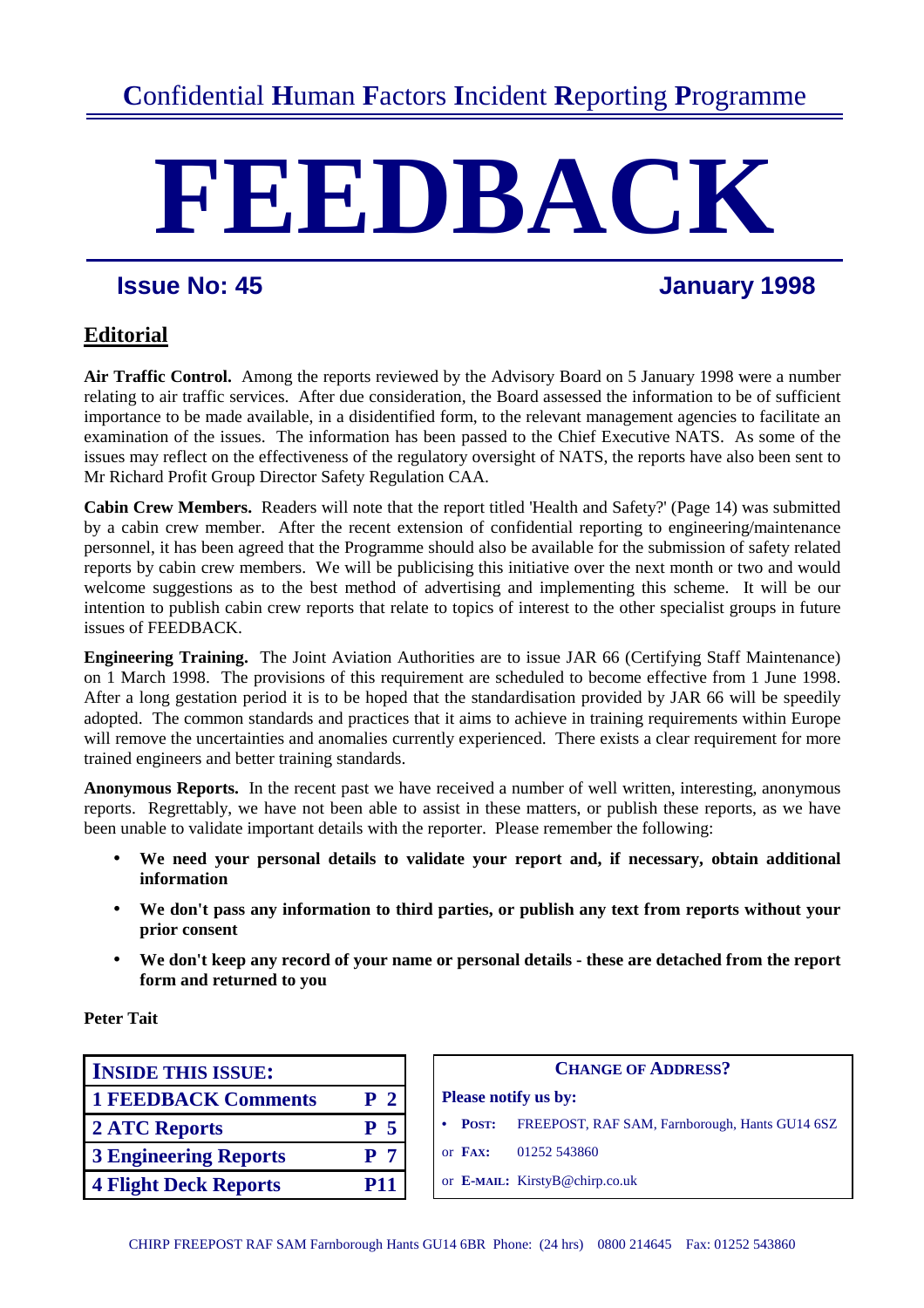# **A Reminder on the Magazine Format:**

The following fonts are used:

- Disidentified reports. These are reproduced with minimum text changes
- *CHIRP Comments are italicised*
- Verbatim Third Party responses are printed in SWISS type

# **FEEDBACK - COMMENTS**

# **The Morse/Clueso Mystery - A Solution (FB 43/44)**

As I suspect that I am the ATCO involved in "chewing" Inspector Morse's ear, I read both his and Clueso's comments with interest, and will gladly solve this mystery, as I feel that both have missed the point of my actions somewhat.

Firstly, to Clueso, Morse gave you a clue in his letter, which you missed completely, and I quote, "I and a number of my colleagues were operating at night into a minor UK airport, which can get busy for short periods throughout the night." As all Aerodrome controllers are aware, Land After Procedures can only be used during the hours of daylight (MATS 1, Page 2-9, Para. l5). However, I do realise that a similar event could occur during the day, up to a point. The point being that no ATCO would issue a "Land After" to an aircraft on final approach if the preceding aircraft was:

- a) Not on his frequency, or
- b) If he knew that the A/C on the runway required a backtrack.

Secondly, the comment made by Morse that "normally after rollout, a backtrack to runway exit is executed without recourse to the Tower ATC" may apply at other airports, but certainly not at the one at which I work. I think the problem lies in the fact that pilots know a backtrack is required after landing on one of our runways and some of them assume therefore that they have carte blanche to carry out such a manoeuvre without speaking to the Tower controller. I spoke to my colleague in Radar, who realised that he had forgotten to instruct Morse to contact me on the tower frequency, (this was because he had already started the

next inbound on it's SRA). By the time Morse spoke to me, he had backtracked the full runway length to the exit taxiway. Meanwhile, I had to move a light A/C away from the holding point on this taxiway to accommodate Morse's exit from the runway.

My point is, as the Tower controller, I alone control A/C on the runway and expect any pilot who has landed on that runway to contact me before executing such a manoeuvre, that is why we are called Air Traffic CONTROL Officers. This problem was highlighted again on that night when a similar incident occurred with another aircraft, however, on that occasion I had a vehicle using the runway behind the landing aircraft (which, if the aircraft contacts the Tower frequency before backtracking, is a safe procedure). Radar and Tower controllers do liaise frequently. Indeed, we have an intercom system in place for this purpose.

Turning to the comment that "staffing problems had led to reduced ATIS updates" I would like to point out that when our ATIS was installed, ATS Standards were happy with us changing the ATIS only once an hour, it is standard practice at our unit, and not something which relies on staffing levels. The reason for the approach being different from that promulgated on the ATIS was due to the newly arrived nightshift controllers liaising with each other and changing the runway in use due to an increase in the wind speed. After all, few pilots like to land on a runway as short as ours with an 8 or 9kt tailwind.

As for cockpit workload videos, we are in dire need of these, particularly those controllers, like myself, who do not hold PPL's. Indeed, our Training Officer contacted several of our regular nighttime operators in an attempt to obtain such videos, even offering to pay for them or return them when finished, only to be met with a big NO! on each occasion. I find it sad that at a time when air traffic is increasing and commercial pressures are being put on controllers and pilots, that the powers that be at these operators' headquarters are not interested in sharing information which would help controllers where flight safety is involved.

I, like Morse, sincerely hope that this can be overcome, operators please take note!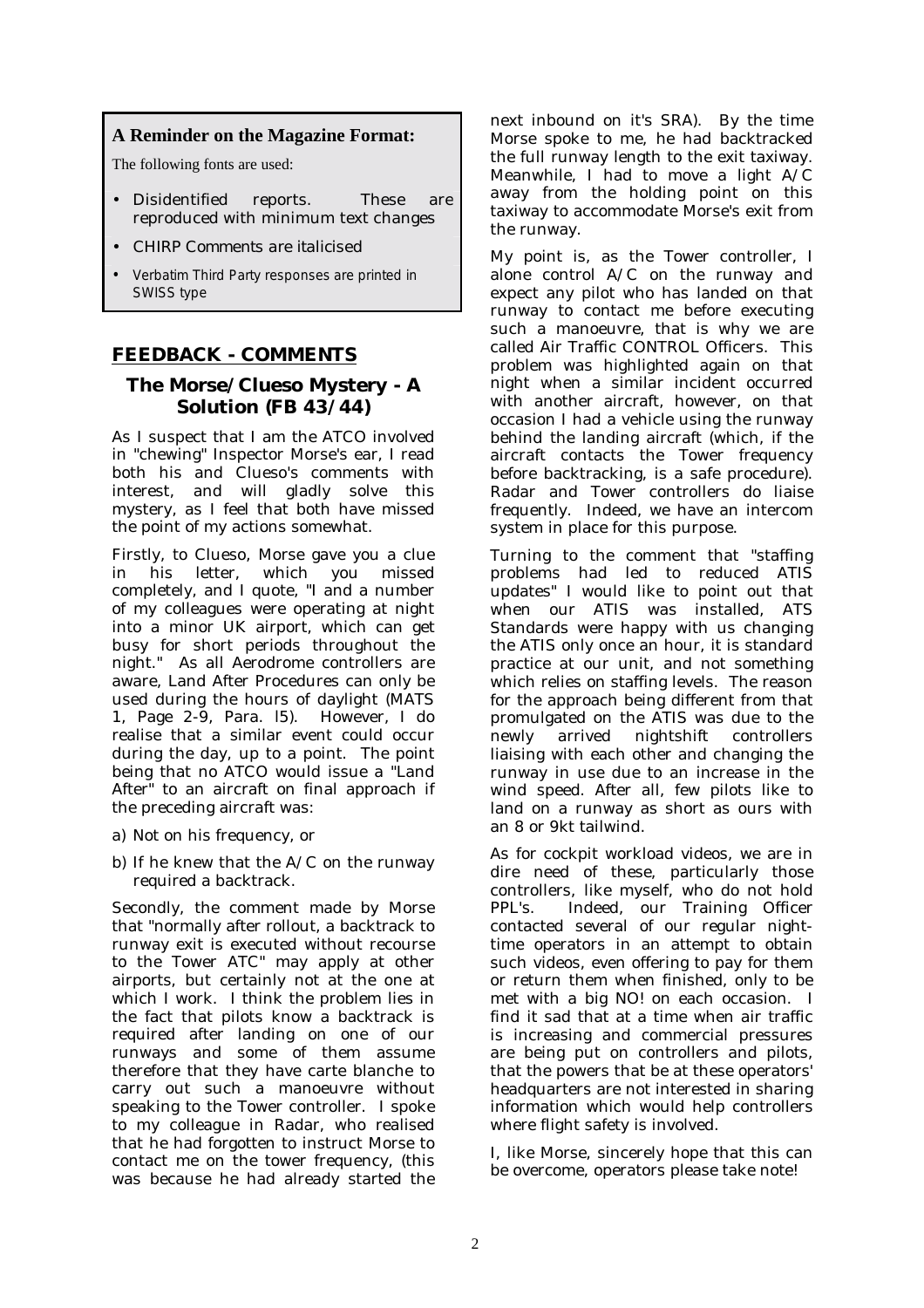*Following a number of comments regarding the availability of training videos from controllers in non-NATS units, NATS management were approached regarding the possible availability of the NATS ATC Emergency and Continuation Training Videos that were produced in conjunction with a major UK airline. NATS have agreed to make copies of these videos available to non-NATS units at an appropriate commercial rate, subject to agreement by the airline concerned. For further information contact Peter Jenkins NATS Contracts and Purchasing Section, CAA House, 45-59 Kingsway, London WC2B 6TE.* 

### **\*\*\*\*\*\*\*\*\*\*\*\***

# **Familiarisation Flights**

# **(1)**

Regarding the comments on Familiarisation Flights for ATCOs, our Familiarisation Flight Office was recently closed without any consultation. Hopefully negotiations to re-open the Office will be successful.

I recently attended a Customer Awareness Course run by a major airline, which included a series of Familiarisation Flights. This was the most useful experience of its kind I have undertaken during my 30 odd years as an ATCO. I joined the crew of an EFIS equipped twin engine jet for a weekend flying four sectors and staying with them on a night layover. It gave a true insight into the problems faced by a crew and its bearing on their abilities and workload.

# **(2)**

**\*\*\*\*\*\*** 

Having read the recent CHIRP report on Familiarisation Flights and the reply from the CAA I got rather a surprise when I applied through my ATS unit for one of the above in October. It seems that the office administering the programme had been closed and the responsibilities devolved to the separate Units. As no infrastructure had been put in place this meant that effectively there was no scheme.

It would appear that this decision was taken last summer.

No flight before 1998!

Further to the contents of the above, due to pressure from the unions the FAM Flight scheme has been re-instated but will not operate until January 1998.

This is obviously good news but still leaves a nasty taste.

*The following response to these and other recent comments relating to the NATS Familiarisation Flight Programme has been provided by Keith Williams Director Safety and Operations:* 

Please let me clarify some points about the NATS Familiarisation Flight scheme.

Firstly, NATS believes that Familiarisation Flights are a useful part of an ATCO's background knowledge. Secondly, there was never any intention to stop them. The intention was to transfer the administration process from NATS HQ to the Operational Units. One benefit of such a change would be to develop a more 'focused' programme of Familiarisation Flights on similar lines to the very successful flights on our Airline Customer Awareness Courses for NATS ATCOs.

Unfortunately, it was not possible to transfer the administration locally this winter to produce the benefits and we continue with the traditional centrally organised Familiarisation Flight scheme.

Clearly the communication regarding Familiarisation Flights in NATS was not good enough - I will endeavour to do better in 1998.

### **\*\*\*\*\*\*\*\*\*\*\*\***

### **Working Hours**

# **(1)**

With reference to FEEDBACK 44 "Editorial".

I have read my copy of AWN No 47 (Issue 2) very carefully but can find no reference to "an individual responsibility to ensure that rest periods are used for the intended purpose".

I wholeheartedly agree with this principle, but would like to point out that you appear to be in error quoting this in relation to AWN No 47.

*Although there is no explicit reference in Airworthiness Notice No. 47 to rest periods, it is implicit in Para. 3.2 Fatigue, which states:* 

"Tiredness and fatigue can adversely affect performance. Excessive hours of duty and shift working, particularly with multiple shift periods or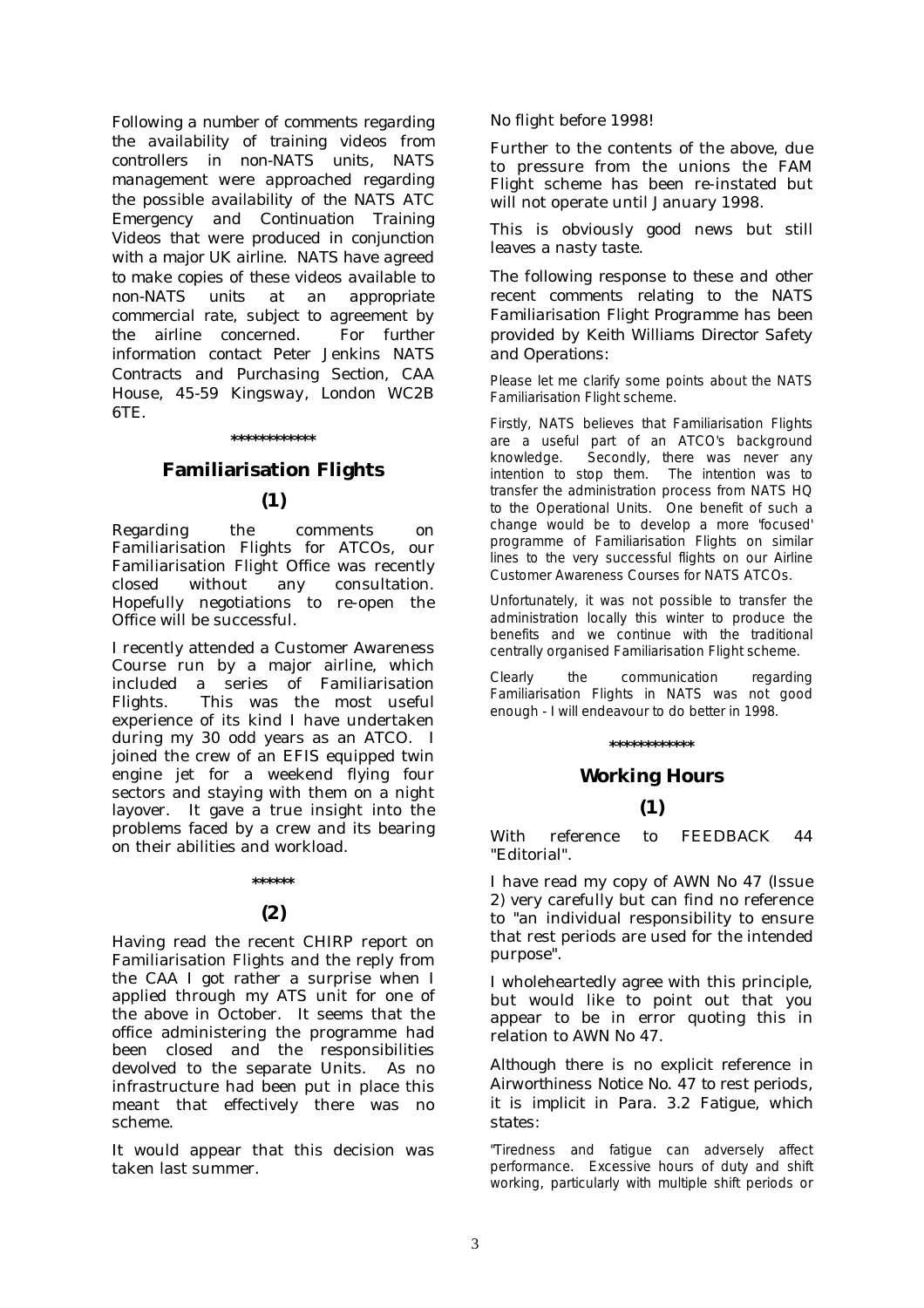additional overtime, can lead to problems. ……individuals should be fully aware of the dangers of impaired performance due to these factors and of their personal responsibilities".

*This was considered to be relevant to the subject of the Editorial and hence the reference to Airworthiness Notice No. 47.* 

### **\*\*\*\*\*\***

# **(2)**

I work a permanent nightshift as a certifying engineer at ###, four nights on, four nights off with an on-duty period of approximately 11 hours. I find that I need this time to readjust to daylight hours and prepare myself for my next period on shift.

If the proposed EC Directive limited my hours to eight it would give my company no choice but to change my shift pattern to something like five nights on, three nights off, (more duty periods, less recovery time). Permanent nightshift workers are not nocturnal all the time! All the people in my charge agree that it is not the length of each individual shift but the number of consecutive shifts worked that makes a nightshift person tired.

Above all, will the company expect 11 hours, or so, of work to be carried out in eight? Indeed some larger jobs, which I tackle now, will in the future be handed over to the dayshift, who should be busy turning round aircraft.

*The precise way in which the Directive is to be implemented has not yet been decided. It has been stressed that a degree of flexibility will be used in interpreting the provisions of this Directive, 93/104/EC, in particular variations to Article 8, which covers length of night work, might be allowed under Article 17 Derogations, as indicated below:* 

- "1. With due regard to the general principles of the protection of the safety and health of workers, Member States may derogate from Article 3, 4, 5, 6, **8** or 16 …
- "2. Derogations may be adopted … by means of collective agreements … provided that the workers concerned are afforded equivalent periods of compensatory rest …
- "2.1 From Articles 3, 4, 5, **8** and 16:
- (c) in the case of activities involving the need for continuity of service or production, particularly:

ii) dock or airport workers;"

*It may be beneficial to keep track of this part of the legislation.* 

### **\*\*\*\*\*\*\*\*\*\*\*\***

# **Which QNH? (FB43/FB44)**

The response in FB44 to the letter in FB43 regarding Regional QNH makes a sweeping statement in the opening sentence, "The Regional QNH is of real value". To whom and for what purpose one might ask? General Aviation (GA) is quoted as an example, perhaps it is the only example, but is it valid?

Who exactly are GA? In the main we are talking about PPL *(Private Pilot Licence)* holders who typically fly 55 hours in the course of obtaining a licence and a further 55 hours over the following 10 years. In other words people with a low experience level. The aspiring PPL student is confronted with the complexity of understanding four different pressure settings and when they should be used. QFE for landing and circuits. QNH for departure except at military airfields where they have an unnatural desire to use QFE for everything, regional QNH when en-route, and QNE when above 3000 feet. Is it any wonder that many get it wrong. The majority of PPL holders eliminate QNE *(Standard Pressure Setting)* by remaining below 3000 feet thus concentrating virtually all GA traffic in a 1000 ft height band, this leaves only three settings to grapple with.

Regional QNH is religiously set once away from an airfield, but what useful purpose does it serve? The textbook answer published in FB44 is far from reality. If the aircraft were IFR below 3000 ft it might be comforting to know there is a good buffer added to the Safety Altitude, but this is not the case. PPL students and holders frequently cruise around VFR in good sight of the surface, often below regulated airspace with the wrong pressure setting and little awareness of the possibility of an infringement. As the majority of GA pilots never go beyond 30 miles from the airfield, the suggestion that a QNH may not be available is hardly relevant.

When presenting a PPL student or holder with a practice forced landing they will invariably continue to use the regional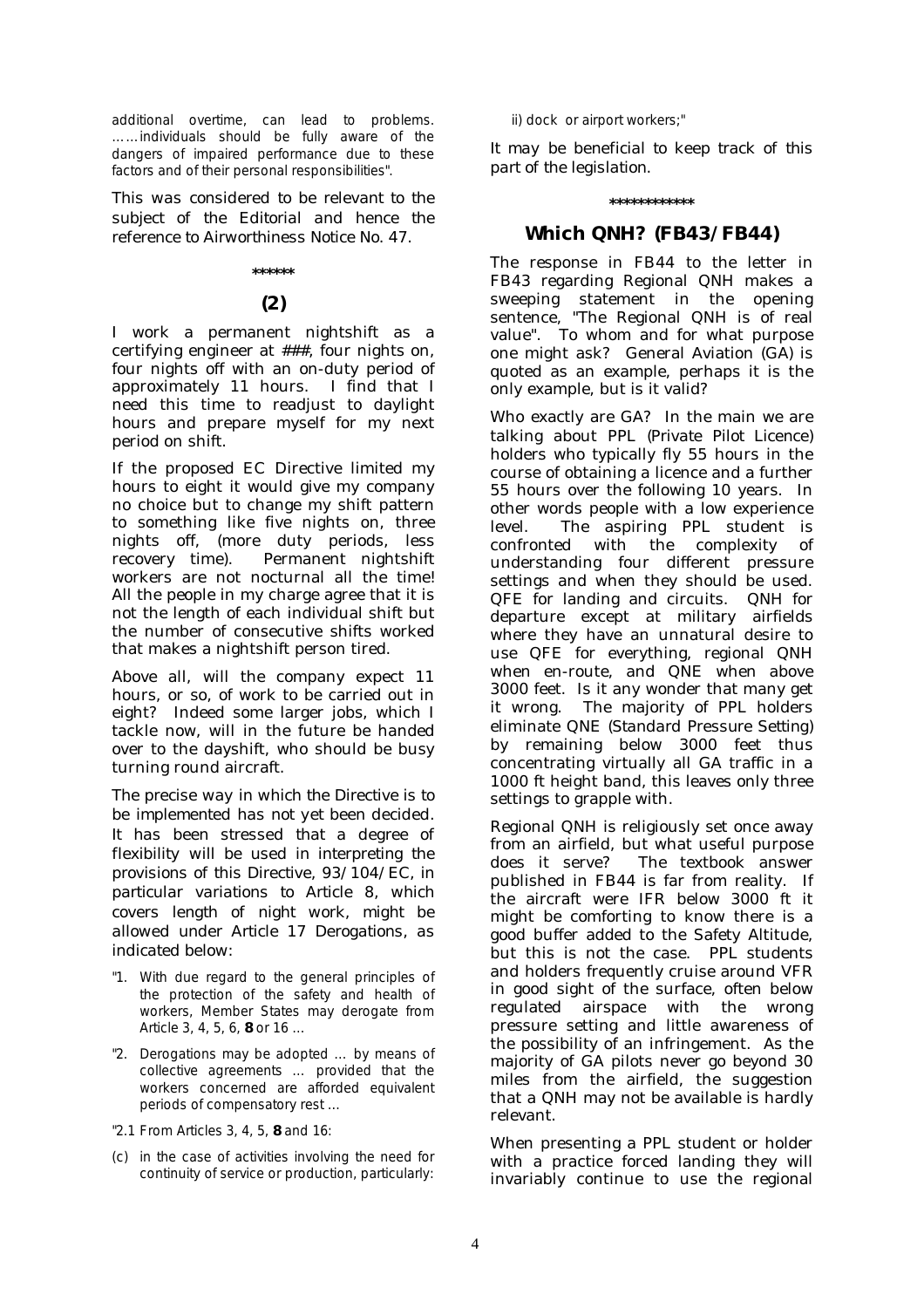QNH thereby adding a typical 100 ft error to the height above ground. They will even arrive at a non-radio airfield with regional QNH set and not think to use the QNH from a neighbouring airfield or even that of the departure airfield which is invariably more accurate than the regional QNH.

In reality there is only one pressure setting of any relevance to most GA pilots, the QNH, which means that heights on the altimeter relate to the elevation markings on the map including the base of much of the regulated airspace. Whilst QFE may be of use for landing, it is invariably set too early giving an altimeter readout that is totally meaningless. Keeping it simple for the low hours PPL holder must have a far greater safety potential than a met. man's guess at a regional pressure setting.

Further danger comes from the choice of Transition Altitude (TA) in the UK. If this were raised to a sensible level i.e. the level where minimum traffic density occurs and well above the highest ground two further problems are solved. Firstly it would eliminate the possibility of pilots flying into high ground with an incorrect altimeter setting and secondly it would result in more GA traffic using a wider altitude band for en-route cruising. The concept of flying Quadrantals above 3000 feet is virtually impossible in the UK due to a combination of cloud and controlled airspace. By raising the TA, PPL holders would invariably operate below it whilst professional GA traffic would predominately operate above it.

I fully support the claim regarding the irrelevance of regional QNH put forward in FB43. The semi-official response in FB44 merely serves to show how out of touch some people can be. The best example of safety by simplicity is in the USA. One pressure setting to 18,000 feet. QNH, no QFE or other irrelevant claptrap.

**\*\*\*\*\*\*\*\*\*\*\*\*\*\*\*\*\*\*\*\*\*\*\*\*\*\*\*\*\*\*\*\*\*\*\*\*\*\*\*\*\*\*\*\*\*** 

# **ATC REPORTS**

# **Holding Procedures**

I have noticed a number of occasions where 'glass cockpit' aircraft entering a holding pattern have unexpectedly turned the wrong way.

The first occasion was when I was on a Familiarisation Flight into a major UK airport. I discussed it with the crew and the pilots stated that there were a number of holds in the FMS that had the wrong direction fed in. Since that incident I have watched other aircraft have problems when entering a hold. Bearing in mind that separation from holding stacks is calculated on the direction of hold, there could be a safety problem before long.

There seem to be two factors involved:

- 1. The FMS may have incorrect information in the software.
- 2. The crew have not expected to hold and not checked the system, nor briefed themselves to hold.

On the flight where I first saw the problem the crew mentioned that more notice of an intended hold would have helped. I believe that pilots should be made aware of the fact that the decision to instruct aircraft to take up a hold is often made at the last minute because the controller is getting busy and cannot think of anywhere else to go, safely, with the aircraft. It is initially a human reaction to a temporary overload situation.

*Holding at major airports has become more frequent as traffic density has progressively increased, even when a full radar approach service is available. Holding assists a controller in two ways. It can relieve congestion by delaying the forward progress of a flight and it can enable a controller to temporarily defer his/her acceptance of directional responsibility for the flight.* 

*If an aircraft turns the wrong way when entering a hold, the effect on the controller is that he has failed to defer direct involvement with the flight and his/her workload has probably increased as separation may be compromised. Evidence suggests that this wholly undesirable event occurs on a significant number of occasions and usually involves an FMS equipped aircraft. So a few questions may be pertinent.* 

• *How often do we enter the hold in the active FMS route at more than 30 nm to run to the fix?*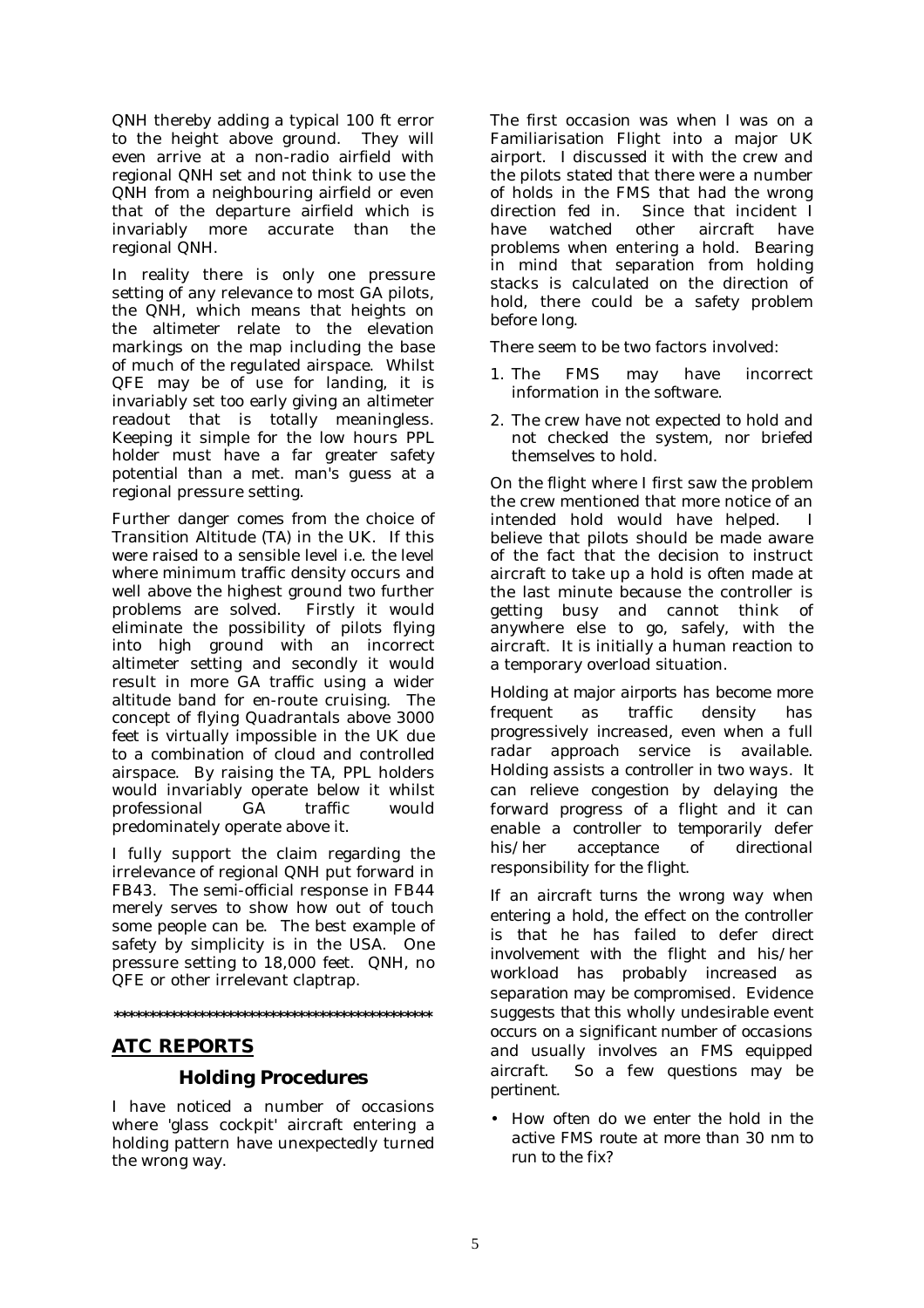- *How carefully do we cross check the FMS version of the proposed hold with the let down plate?*
- *How often do we cross check our colleague's FMS entries?*
- *How often do we perform these checks on the third approach today or the 10th this week?*
- *How carefully do we monitor the autopilot during the entry turn?*

*Judging by the number of RTF requests for an estimate of the delay, which normally receive a non specific response, perhaps much of the above activity occurs only a few miles prior to the holding fix, when the actual ATC request to enter the hold is confirmed. In such circumstances the possibility of an error passing unnoticed is greatly increased.* 

*At times of high traffic flow, ATCOs aim to keep the traffic flow as close to capacity as possible and manage this difficult task extremely well. A late request to enter the hold is therefore the occasional inevitable result of controlling near the maximum. It is the worst possible time to introduce an unplanned deviation from the norm.* 

*In most FMS configurations, considerably more keyboard activity is required to enter a hold into the Active Route (and amend it where necessary to reflect the specific holding pattern requirements), than is required to delete the option. Therefore good time management dictates that a hold should be deemed the norm and deleted when not required, rather than a last minute activity to address the exception.* 

*Would this procedure not be a small price to pay to avoid the embarrassment of error, the unnecessary increase in controller workload and the potential for serious conflict?*

### **\*\*\*\*\*\*\*\*\*\*\*\***

# **ICAO Aircraft Type Designators**

I have eagerly awaited the long required change from ICAO with reference to International aircraft type designators. When I read the Unit Temporary Operating Instruction, which I believe was taken from ICAO Document 8643, I could not believe what I was reading.

The job of an Area ATCO is to provide a safe and expeditious flow of air traffic. To achieve this we have various aids to make this job as easy as possible, radar and flight progress strips (FPS) being the obvious starting blocks. The data contained on such flight progress strips is essential to forward planning, and in a busy terminal area, the most important piece of information on the FPS must be the aircraft type.

Although a number of factors affect aircraft performance, such as aircraft fuel load, passenger and cargo loads, sector length, airline operating policy, almost all ATCOs will tell you that, for example, a Boeing 737-500 fully laden will outperform a Boeing 737-300, fully laden. In the case of the old designators it was possible to discriminate between the Series (B73V, B73S), but the new system uses the designator 737B for all Series of the B737. How can we differentiate between the types without asking each pilot? The fact that we can't seems to be a giant backward step and I wonder whether it was considered.

A very similar observation can be seen daily on our radar screen in the case of the A320, for which the designator was EA32. When the new generation Airbus A321 type was introduced by a European airline, which flies regularly between London and Europe, it was almost immediately apparent that the aircraft did not perform as well on departure as other A320's did. As in the case above, the new ICAO designators will be A320 for both types and this designator will also include the "Pocket Rocket" A319!

I understand that grouping such types together may make automated ATS data exchange easier, but, although the examples that I have picked seem to me to be the most obvious flaws, I feel that the priority should have been given to air traffic control aspects.

I and many of my colleagues would be interested to learn whether the following codes were even considered by ICAO:

Boeing 737-100 - B731 Boeing 737-200 - B732 Boeing 737-300 - B733 Boeing 737-400 - B734 etc. Airbus A319 - A319 Airbus A320 - A320 Airbus A321 - A321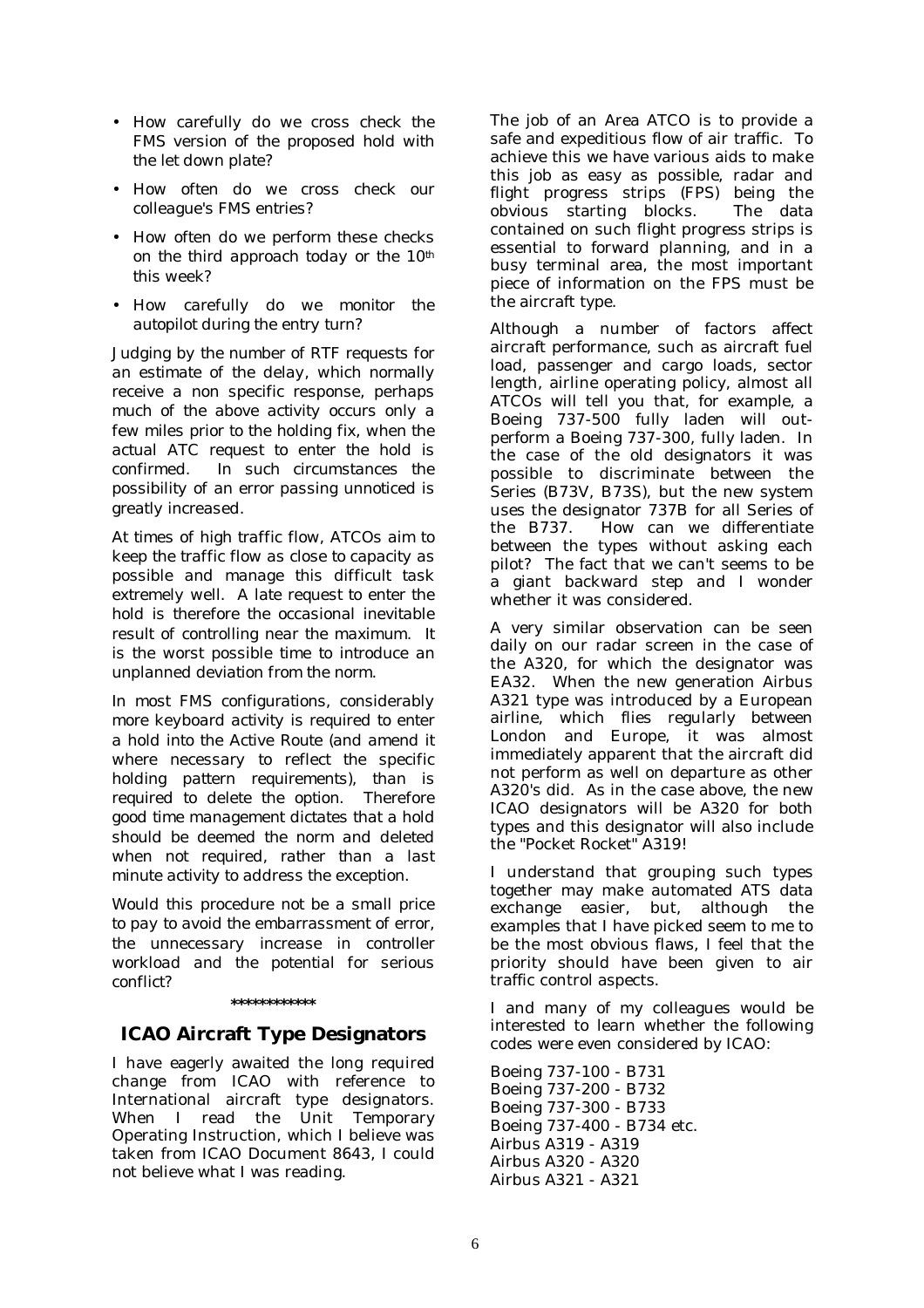This format could also be applied to all Boeing aircraft types that have different variants that also, performance wise, are significantly different.

## *The following comment has been provided by George Ennis Head of ATM P&D, Directorate Safety and Operations NATS:*

The correspondent rightly recognise that the data contained on a flight progress strip is one of a number of sources of key information used to support the provision of ATS.

The *(ICAO)* revision has addressed a number of inconsistencies and brought the majority of the document in line with its stated aim. However, there are instances (the B737 and A320 families being just two) where there is scope for further improvement.

ICAO has prepared the document for worldwide use, however the revision has failed to recognise that there are Regional variations (such as wake vortex categorisation) in ATC operations. As a result of inputs from the UK and others, ICAO has recognised opportunities for further improvement, and States have been invited to submit proposals for a further revision to Doc.8643. NATS is presently co-ordinating its response to ICAO, however, it is too early to speculate as to the precise form of any revisions at the present time.

*An Alert Bulletin (AB 97:55/11-1) was recently issued by the US confidential reporting system (ASRS) highlighting the same proble*m *of being unable to discriminate between aircraft types with dissimilar performance.*

### **\*\*\*\*\*\*\*\*\*\*\*\***

### **Procedural Awareness**

## **(1)**

Aircraft inbound on direct track from XXX descending to FL65. On handover from #### Centre I cleared the aircraft to descend to the MSA *(Minimum Sector Altitude)* and to carry out the VOR DME procedure to runway ##.

A couple of minutes later a helicopter called (no prior notice) at 3000 feet, approximately 25 miles from the airfield. The helicopter's altitude and route were such as to preclude procedural separation from the landing traffic. Essential traffic information was passed and I telephoned the radar controller at Centre. I was told that the helicopter was becoming intermittent on radar "and that's why I told him to contact you".

On this occasion we were able to resolve the confliction, but my concern is that this is not the first time that Area Controllers have failed to understand the implications of and the limitations on procedural approach control in the FIR, or even the fact that inbound aircraft may have to fly an approach procedure involving large track alterations and routings which may take the Aircraft many miles (9nm in this case) away from the navigation aid in use.

I feel that Area Control Training may have become too narrow and specialised.

# **\*\*\*\*\*\* (2)**

An estimate was received on inbound traffic and FL70 was co-ordinated as the inbound level to the 'ABC' VOR via ###.

A short while later I then requested joining clearance for outbound traffic also routing through ###. Clearance was given to join Controlled Airspace at FL70!

(Problem No.1 - why do Area Radar Units sometimes give procedurally unsafe joining clearances?)

Due to the inbound at FL70, the outbound traffic was initially only given climb to FL50 on departure to ###. The first call received from the inbound traffic was "South of ###, descending to altitude 3500ft from FL70 routing to 'ABC' VOR".

(Problem No.2 – A technical loss of separation, caused by no further coordination before inbound traffic was given clearance to descend.)

Procedural control is hard enough without Area Radar Units apparently disregarding co-ordination and generally not showing any appreciation of life outside controlled airspace.

### **\*\*\*\*\*\*\*\*\*\*\*\*\*\*\*\*\*\*\*\*\*\*\*\*\*\*\*\*\*\*\*\*\*\*\*\*\*\*\*\*\*\*\*\*\***

# **ENGINEERING REPORTS**

### **Training and Experience**

The transcript of an appraisal meeting with an engineer, who is under my supervision and who has had continuing problems since joining the company, follows.

After I opened the interview explaining that I wished to understand the reasons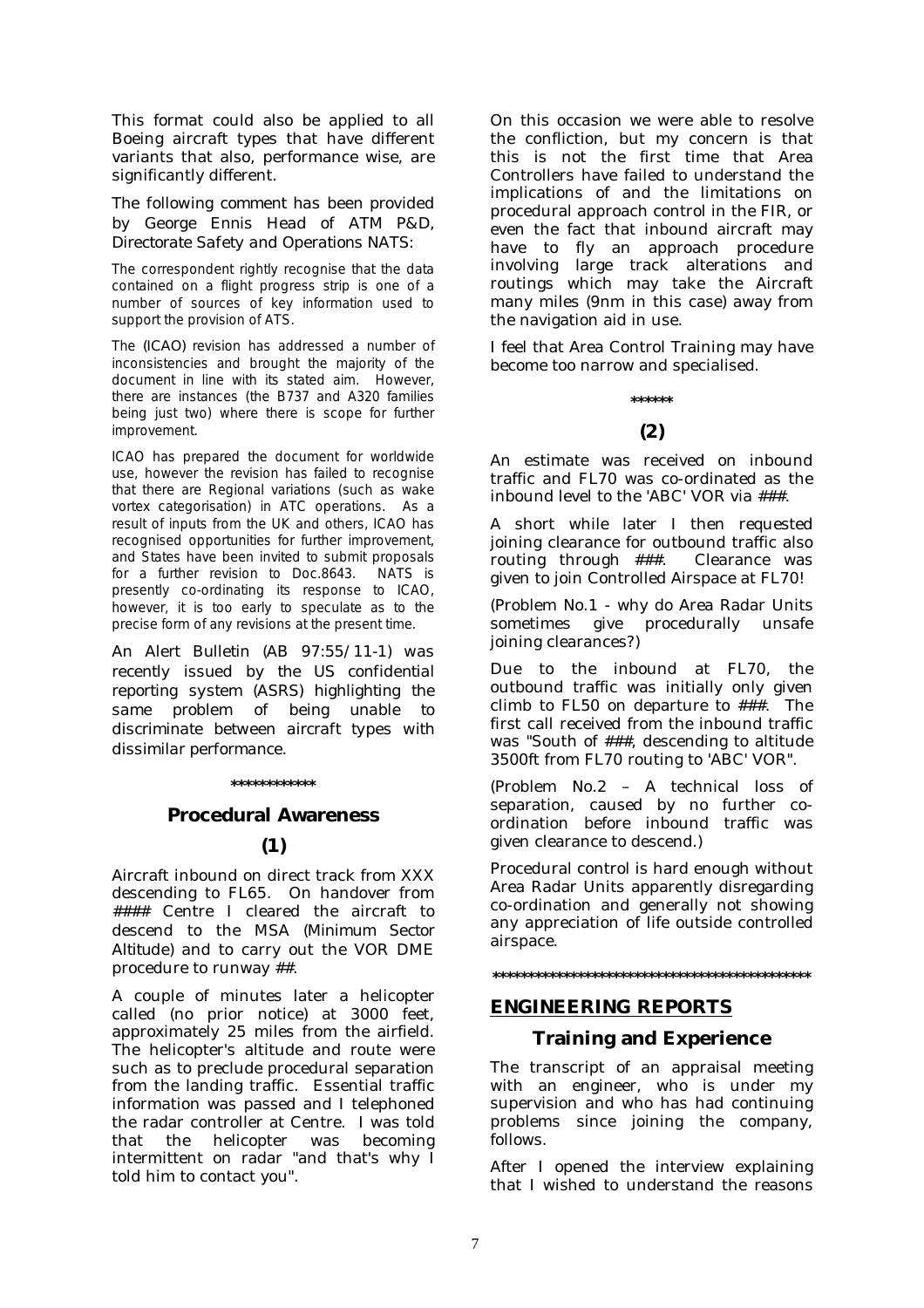for his difficulties, the interviewee said it would be useful to talk about his background first.

He had obtained a basic licence after a college course and had joined the company after some work experience with three other organisations. When he joined our company, on the basis of his licence qualifications, he was put to work on line maintenance away from main base, although he had no previous experience. He was the only avionics engineer and in the year or so of his assignment at the line station had received little or no support to improve his knowledge. He had lost confidence in himself and felt others had also. This inhibited him from asking questions when in trouble. Following his recent transfer back to main base he still felt he needed support.

I asked about his knowledge and experience on Technical Logs, we agreed he needed more tuition. We discussed his pace of working, he said his lack of electrical knowledge meant he needed more time looking at books with the result he felt others thought him slow and lazy.

Fault-finding was discussed, the engineer said he had had to teach himself; he acknowledged his lack of experience and his need for encouragement and motivation. It was agreed that he would be placed with an experienced engineer to improve his skills; it was also agreed he would take the ### type course within six months.

With regard to his ab-initio training the engineer said that he had only been taught to pass exams at college and not to gain a full understanding of the subject.

On closing the interview with an agreed date for a further review, the engineer said that it was the most constructive thing that had happened to him.

I have submitted this report to support my concern at the way in which CRS authority can be granted without sufficient experience.

*The various aspects of this report have been discussed with CAA (SRG).* 

*On the question of authority to sign-out aircraft, CAA pointed out that, under existing legislation, engineers are not allowed to sign-out aircraft using their* 

*licence for a minimum of a year after completing ab-initio training. However, although this may provide some protection by giving the individual practical experience, it does not ensure competency. Furthermore, Company Authorisations may offer the opportunity to circumvent this particular restriction.* 

*With the advent of JAR 66, a minimum qualifying period of two years, to gain experience after initial training, will be required before issue of a licence. JAR 66 is scheduled to come into effect from 1 of June 1998.* 

*With respect to the training described, CAA advised that it is fully aware of the reported problem and, in the course of a recent audit of an ab-initio course, the Authority had been obliged to withdraw their Approval for similar reasons to those cited.* 

*Finally, it is pleasing to note the assistance that has been agreed in this case, which can only be to the benefit of both the individual and the company.* 

### **\*\*\*\*\*\*\*\*\*\*\*\***

# **Commercial Pressure**

# **(1)**

A contracted operator, XXXX was operating on behalf of my airline, YYYY when I came on duty.

I was given a verbal hand-over regarding a fault discovered by the flight crew during their pre-flight checks; as a result, the aircraft was "Tech AOG*" (Aircraft on Ground).* 

Arriving at the aircraft the crew were running through their flight deck checks and I observed the warning caption on the centralised warning panel (CWP).

The first of many distractions and additions to the pressure that was already present came, "How long until the aircraft is serviceable?"

I informed XXXX Load Control that they would have an update in 30 minutes, after I had time to read-up on the system checks.

The defect was confirmed. I informed XXXX and YYYY Line Maintenance Controls *(LMC)* of my findings and what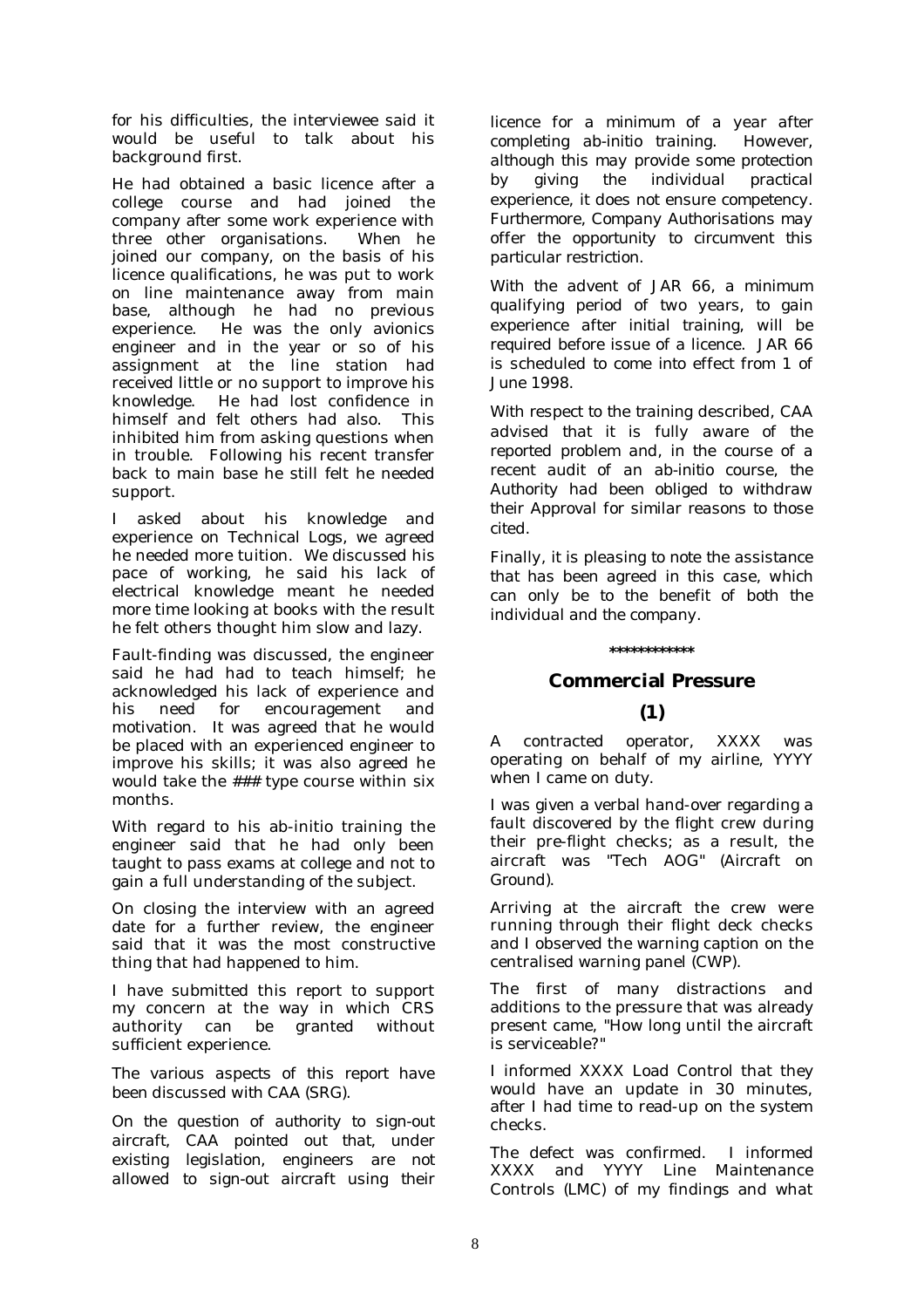replacement parts were required some 40 minutes since first arriving at the aircraft.

XXXX LMC informed me that this defect was a known problem and could be cured by a very rigorous re-rack of the warning electronics unit: pressure to obtain a quick fix by carrying out an extremely unprofessional and potentially highly damaging procedure. This action I declined to take.

The nearest stock of spare parts was at another UK base, from which delivery would take around 5 hours. It was made obvious that I was directly responsible for the continued delay as the 'Quick Fix' solution would have sorted out the problem. More pressure. I suggested to XXXX LMC that the spares should be sent down by "Hands of Crew" to save time.

Many phone calls from XXXX Load Control and YYYY LMC, all asking "How long after receipt of spares will the aircraft be ready?" A very loaded question: at this time the spares had not left the other base! I explained that if the spares cleared the defect, the aircraft would be serviceable one hour from receipt of spares. More pressure.

The aircraft containing the spares arrived on time. I met the crew and asked where the AOG spares were, to be informed that the items had been manifested as cargo and warehoused!

Another wave of phone calls came my way asking "How long?"

The spares finally arrived after an hour, but a part had been despatched without its accompanying paperwork.

XXXX LMC asked very abruptly why I had not fitted the spare, to be told that stores had not yet released the part. This phone call ended at this point.

Three hours after the spares had arrived I received another phone call from the YYYY Logistics Department stating they were fully prepared to release the actuator without all of the relevant documentation for me to fit to the aircraft. I refused. Further heated phone calls were received from XXXX LMC.

After fitting the spare and functioning the affected systems, the aircraft was declared serviceable four hours after the spares had arrived at the airfield.

To summarise:

- a) Undue and wholly unacceptable levels of pressure exerted on an Engineer primarily concerned with the safety and airworthiness of his aircraft.
- b) Involvement by both LMC Departments resulting in potential compromise to maintenance procedures and standards.
- c) A Logistics Department turning a blind eye to laid-down procedures.

This is commercial pressure passed on to the Certifying Engineer. A more junior Engineer may have capitulated, only to find that had anything gone wrong, he was on his own.

*The airline involved in this report had established LMC and Logistic units within the organisation with the objective of removing the pressures of responding to multiple queries on serviceability, resolving spares problems etc from the responsible Engineer. This would allow him/her to get on with the job of fixing the aircraft.* 

*In this instance, which was complicated by the involvement of a third-party organisation, these units only added to the engineer's problems, largely through the medium of that wonderful modern invention - the mobile telephone.* 

*This problem has been brought to the attention of the airline management and has been acknowledged. Appropriate action is being taken to address the issues raised by this reporter.* 

# **\*\*\*\*\*\***

# **(2)**

On entering my hangar I was greeted with the all too familiar call of can you clear the routine cards and final CRS *(Certificate of Release to Service)* for radio/radar on the night shift aircraft. The staff, which had carried out the work, had gone off shift. Of course I refused as this is in direct conflict with AWN *(Airworthiness Notice)* No. 3. It was then agreed that I would re-do the work involved and then clear the CRS's. When this job was completed another aircraft was specially brought-up from line to the hangar so that I could work a radio defect (one assumes again no radio/radar CRS cover on line for this type). As I was starting to carry out that work, I was then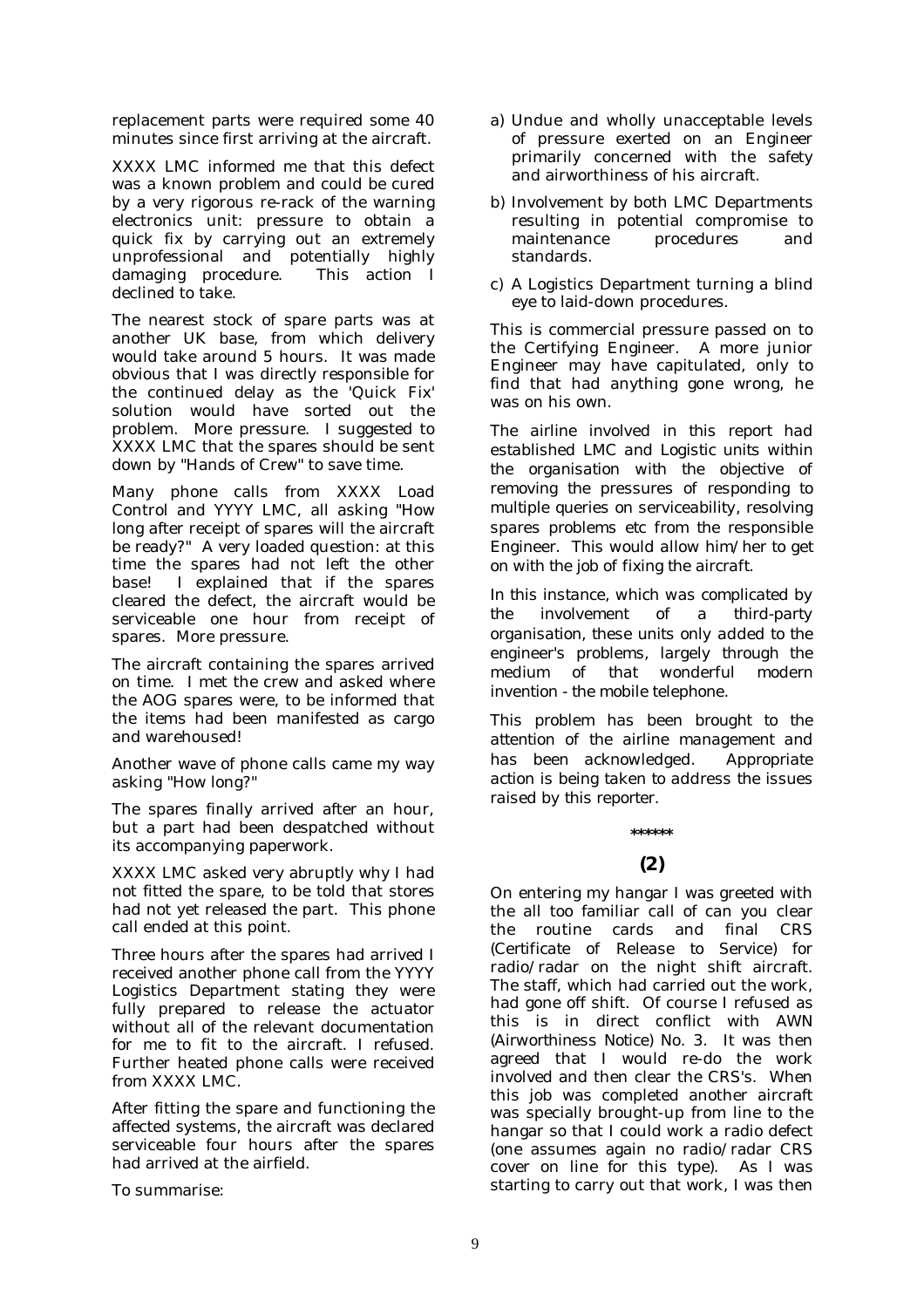called to another hangar to do the final walk round and final CRS for a wide-body aircraft. Obviously no radio/radar CRS holder in this hangar for this type.

This type of practice goes on all the time. I have been told by many CRS holders that they have been subject to it. On line, Engineers apparently go running around some time after work has been carried out, just to sign the logs.

On many occasions I have been asked to clear work after it has been done with NO personal input from myself. Of course, YES I refuse, but it does not stop my management asking me on a regular basis.

I know of at least two company reports, which have been raised with no reply.

This sort of practice, although openly condemned, is privately encouraged, and accepted by many. Is this due to financial pressures, or do people just not care about rules and regulations? No matter what, it's a dangerous practice by all those concerned.

I wonder how widespread this is and how many would own-up to this going on?

### *AWN No.3, Issue 13 of 4 April 1997 states in part in Para 1.5:*

"When issuing a Certificate of Release to Service for work performed by others, the certifying engineer assumes responsibility. The certifying engineer must have inspected a sufficiently representative sample of the work and the associated documentation, and be satisfied with the competence of the persons who have performed the work."

*Remember, no matter how good the other person is, or how well you know him, this may be the occasion he has made an error. There have been several recent serious incidents, in which the certifying engineer either assumed that the task had been done correctly, or failed to sample the work in an appropriate manner before signing the task off.* 

*It's your 'neck'. Don't get trapped by the system..* 

### **\*\*\*\*\*\*\*\*\*\*\*\***

# **Flying Spanners - Bent out of Shape?**

Our company is planning to support a charter operation this winter with a travelling Licensed Engineer flying a series of flights, which involve consecutive sectors between the USA, Africa and the Indian Ocean region, including the return to the UK.

The planned flight sequence is for the engineer to depart with the aircraft early morning on Day one, carry out turnrounds at each location, including a short nightstop down route. Day two, one of the turnrounds will be an ETOPS despatch. The aircraft is scheduled to arrive back in UK in the early hours on Day three after at least 30 hours duty with a maximum rest period available on the nightstop of 10 hours. The engineer will be on the jump seat as no other rest facility is available in flight.

*The company is now re-assessing the support of the proposed schedule and is considering a number of options. These include using other organisations to assist the operation with their own Engineer flying only part of the trip, or locating an Engineer at the night-stop for the duration of the programme.* 

# **\*\*\*\*\*\*\*\*\*\*\*\***

# **English Comprehension**

Whilst servicing a ### *(large twin jet)* belonging to a foreign operator a colleague pointed out a deferred defect entry in the Tech Log, which stated that an hydraulic elevator actuator had developed a leak and had been blanked-off pending receipt of spares.

Having checked their allowable defect manual, we couldn't find any reference to this item that would allow this aircraft to fly. Following a discussion, we contacted the operator at their base for clarification. The reply that we received in the form of a fax contained a copy of the text from the general introduction to the relevant ATA Chapter of the Maintenance Manual, which read as follows:-

"Deflection of the elevators is caused by six *flying control actuators*. Three *actuators* are attached to each left and right outboard elevator. Each set of three *actuators* is powered by the left, right and centre hydraulic systems.

Only one *actuator* is needed to control each of the elevators."

The fax added: "We have the left and right *actuators* on the left elevator serviceable."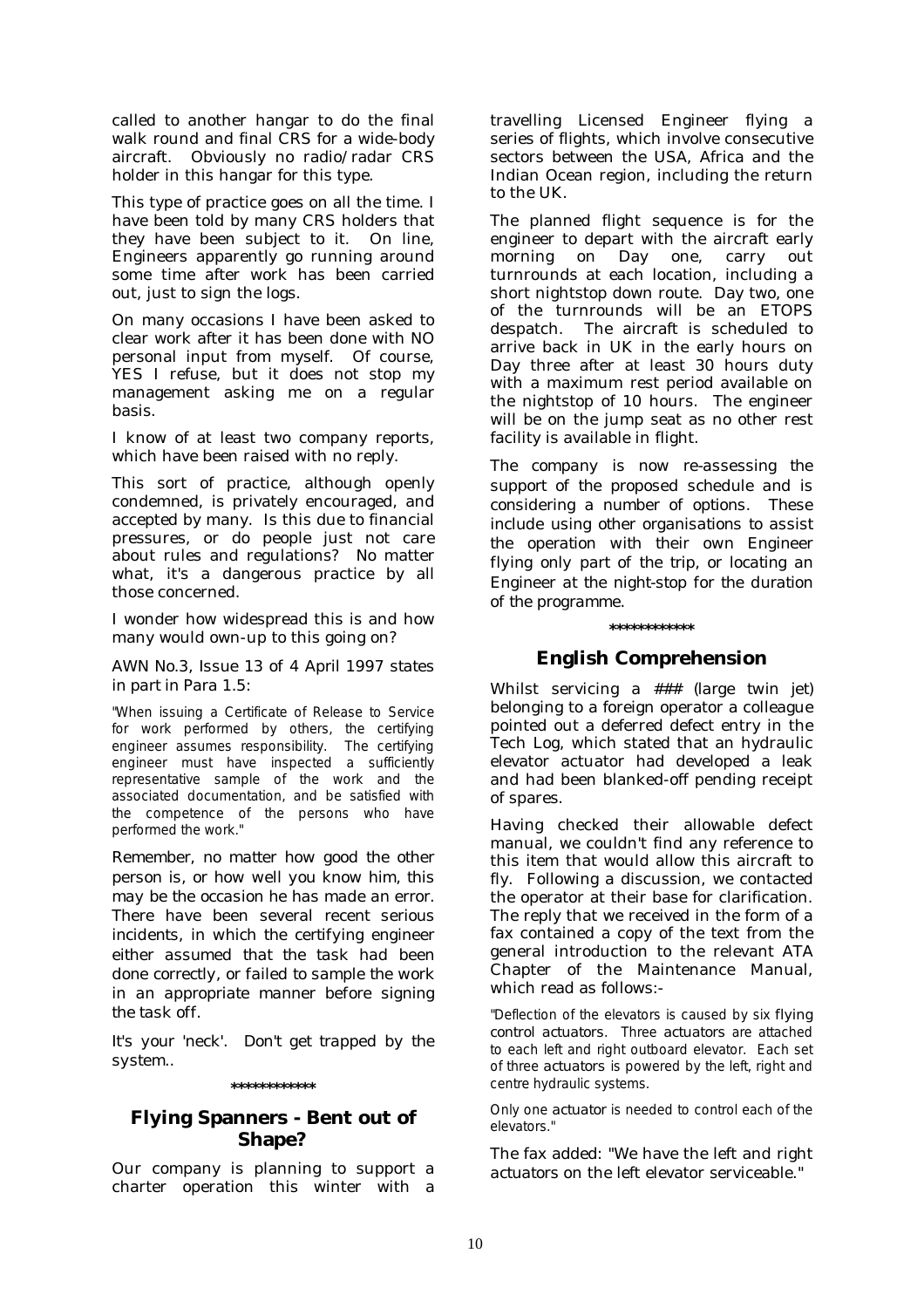My understanding of the situation is that this aircraft should have been grounded and not allowed to fly. I also spoke to the Captain of the aircraft pointing out this defect who was not very happy, but in the end took the aircraft back to base.

*The reporting Engineer was of course correct, the aircraft should never have operated in this configuration.* 

*The particular incident has been brought to the attention of the Regulatory Authorities concerned. However, this is a sobering example of the underlying problem in some parts of the industry of the level of understanding of information contained in Aircraft Manuals by Engineers, whose first language is not English.* 

*Information on this incident has been passed to the manufacturer requesting that the relevant text be reviewed.* 

### **\*\*\*\*\*\*\*\*\*\*\*\***

# **Not Only Has The British Library Reading Room Moved!**

Needing to consult a manufacturer's Data Sheets to assist in the correct execution of the task in hand, I attempted to visit the Main Base Technical Library - only to find the door locked. On looking at my watch, it being 3 o'clock thought: maybe they are at tea-break.

Seeing a fellow member of staff, who occupies the adjacent office, I enquire if this is in fact the case? Oh no, comes the reply, didn't you know they have moved to the school?

Expletive is uttered at thought of journey off-site one mile away on dark rainy night (it always is …) and no transport available. Not to mention extrication of keys from stores - first find your storeman etc.

I would question whether all Engineers would willingly do this on every occasion, or would they say:" It'll do a trip …" ?

### **\*\*\*\*\*\*\*\*\*\*\*\*\*\*\*\*\*\*\*\*\*\*\*\*\*\*\*\*\*\*\*\*\*\*\*\*\*\*\*\*\*\*\*\*\***

# **FLIGHT DECK REPORTS**

# **CFIT - How Easy Can it Happen?**

*When we read of CFIT (Controlled Flight into Terrain) accidents and the subsequent accident investigation, the question that*  *often arises is how the flight crew allowed themselves to lose situational awareness. Regrettably, it is rare that we are able to learn first hand of how the situation developed.* 

We were one of several corporate jets carrying VIPs to attend a conference in #### *(A foreign destination).* The destination airport was at low altitude, but with a mountain range running NE/SW, about 10 miles NW of airport.

We arrived at about midday in CAVOK conditions (visibility 50nm), so little attention was paid to the Arrival Charts, as approaches were visual after leaving the airway.

Departure was delayed, as usual, by several hours resulting in a night take off at 2000 local for the return flight. The flight plan route was via designated airways, which because of airspace restrictions in the area meant a four-hour flight along two sides of a triangle rather than a two and a half-hour "direct flight".

The aircraft ahead of us requested a "nonstandard" departure to the Northwest and was cleared at pilot's discretion. We lined-up for take-off five minutes later requesting same routing. Take-off to the Northeast was normal and before we turned left, the aircraft ahead was asked for his rate of climb and level passing. He replied "FL60 at 3000 fpm". We were cleared to FL100 at 2000 fpm maximum rate of climb. Leaving climb power on at the reduced rate of climb resulted in a 300 knot climb as we turned Northwest. The radio altimeter went off at 2500 agl just as we went IMC.

For no discernible reason, I was overcome with that undefinable sense of unease that causes neck hairs to stand up! Just a couple of seconds later in a very rapid instrument scan I actually saw the radio altimeter "click" back on at an extremely rapid closure rate. Instant auto-pilot disconnection and a 30 degrees nose-up yank on the controls stopped the radio altimeter at 600ft! My enormous relief and feeling "smart" for saving myself (oh! and eight VIP's too) rapidly dissipated when I realised that the entire episode was of my own making.

To this day I cannot work out whether I would now be spread about 20 feet below the mountain tops, or if I would have seen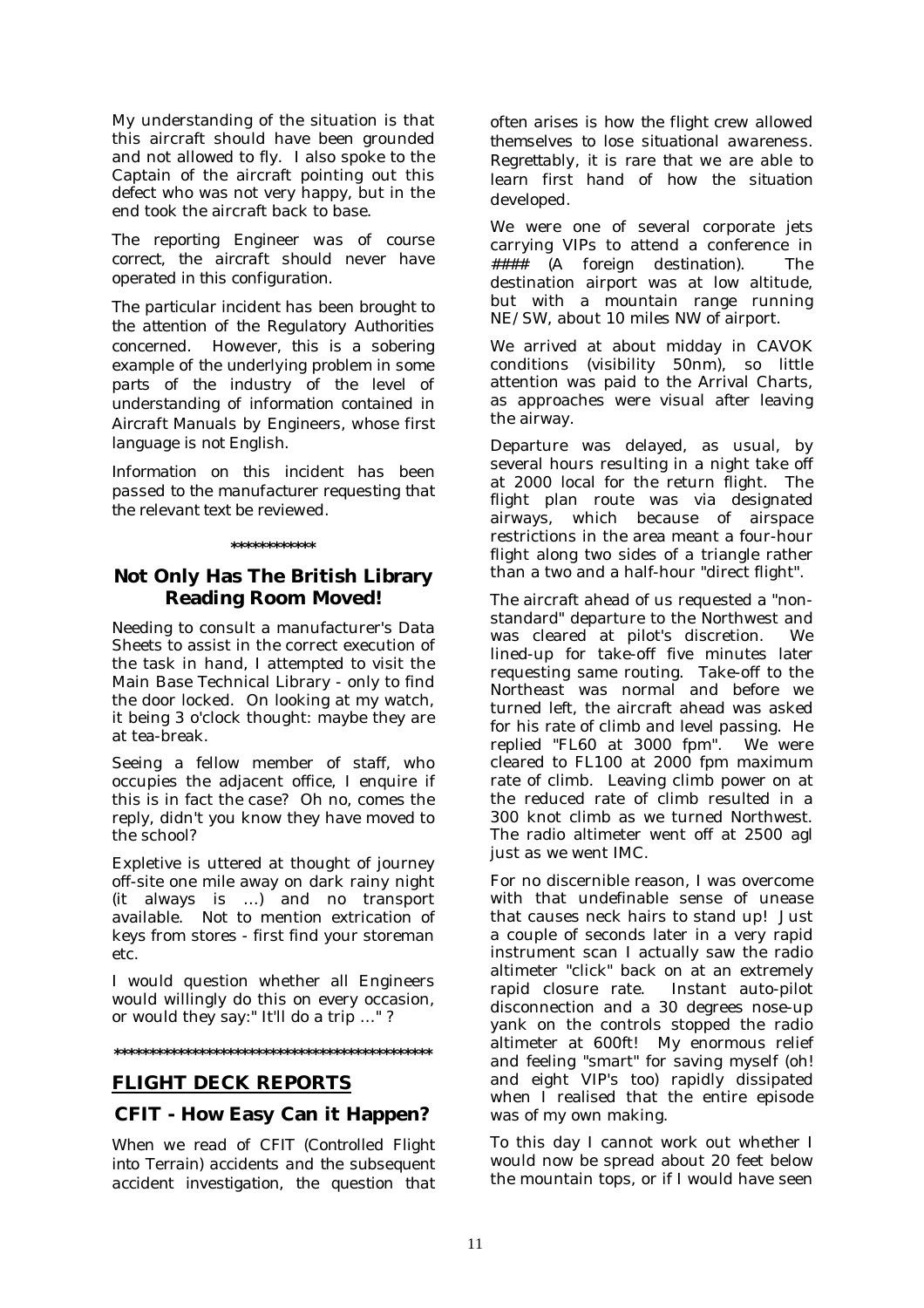a Rad. Alt reading at 10', at 300 kts, IMC, at night!!

Lessons that are too obvious to labour include:

- 1. Just because it is VMC when you land, you still need to obtain and READ the Met information before the next sector.
- 2. Know your local topography (usually only in the arrival plates) and particularly safety altitudes.
- 3. If it isn't standard, YOU are totally responsible for working out your OWN terrain clearances.
- 4. Just because ATC issues a clearance at "pilot's discretion", that's exactly what it means, not that it is necessarily safe.
- 5. More than a hint of press-on-itis, trying to get home as quickly as possible after a long day is never a safety factor.

### **\*\*\*\*\*\*\*\*\*\*\*\***

# **Communications**

# **(1) - The Correct Way**

Cleared by ### on a CCC standard departure. Checked with Area Radar after departure "Aircraft Callsign - on a CCC standard departure". Radar replied "Cleared to 3000".

Following CCC, the standard SID states climb to 4000' after CCC to DDD, EEE NDB at 5000'.

Therefore, following CCC NDB we informed ATC we were leaving 3000' for 4000' on the SID. The controller replied that we were to remain at 3000'.

I feel there is scope for misinterpretation of a SID and a possible accident. Surely the controller on acknowledgement of our initial check-in call should have either said:

a) "cleared to 3000' to maintain"

or

b) "cleared on the standard SID"

The R/T was non-stop and we could not get a word in to clarify. Could this situation please be clarified for us through CHIRP?

*The following clarification has been provided by CAA (SRG):* 

The question of communications and "stepped SIDs" is one that is arousing a great deal of interest. However, the points raised by your correspondent may be answered by reference to the Radio Telephony Manual (CAP 413) and Manual of Air Traffic Services Part 1 (MATS Pt 1). To ensure that no ambiguity with clearances exists, these documents require that certain elements are read back (CAP 413 Para 2.7.5.6 and MATS Pt 1 E8). These include level instructions. Controllers are to prompt a pilot if a read back is not immediately forthcoming. Any errors must be corrected by the controller until an accurate version is obtained.

MATS Pt 1 (page 1-27) also advises controllers the procedures that must be used when issuing amended clearances. This states:

*"When an amendment is made to a clearance the new clearance shall be read in full to the pilot and shall automatically cancel any previous clearance. Controllers must be aware, therefore, that if the original clearance included a restriction, e.g "cross ABC FL150 or below" then the issue of a revised clearance automatically cancels the earlier restriction, unless it is reiterated with the revised clearance".* 

Therefore, it can be seen that in the reported incident the controller was required to ensure that the pilot was fully aware of the restriction to maintain 3000ft e/g by instructing "callsign, climb to altitude 3000ft" or "callsign, stop climb altitude 3000ft". A satisfactory read back should then have been obtained to ensure that all were totally aware of the controllers' requirements.

### **\*\*\*\*\*\***

# **(2) - The Real World?**

I have been following the various comments on R/T procedures for some time.

As in many other fields, the replies you tend to publish from the relevant authorities do tend to re-iterate the "theoretical" line, ignoring that in many ways the situation might be a good deal WORSE than it already is, if those "correct" procedures were actually used all the time.

The "mis-use" of R/T is a common theme. Surely, however, the authorities must realise that many frequencies being used at major airports and in controlled airspace are actually AT saturation now. If every single transmission was to be made and read back as it is supposed to be the loading would be unsupportable.

Yesterday, for example, I was changed by #### to the London inbound frequency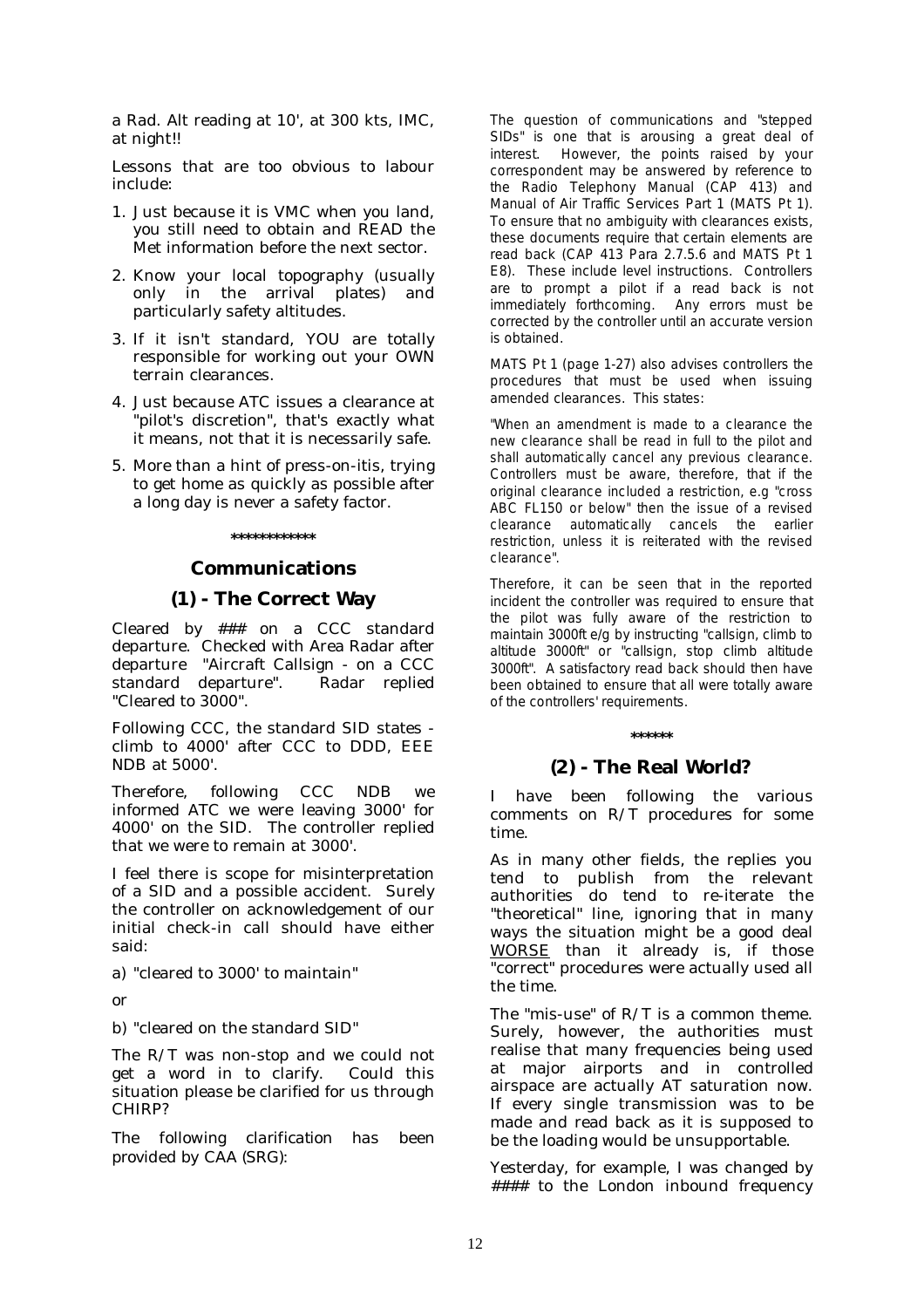and was totally unable to call them for several minutes due to the traffic. I actually transmitted six times, keying the mike just as a previous aircraft had replied to an instruction; on each occasion when I ended my brief call the controller was already talking, and had obviously keyed the mike at exactly the same time as I.

I did make the point that it would be helpful if the controller was able to listen out for a second every so often.

By the very nature of the beast, it is the controller who will be initiating most transmissions and if he or she doesn't give a chance to the aircraft up there they might as well be on a different planet. In fact in the above case I never DID get an inbound clearance.

It is no fault of the individuals - things are just getting too saturated.

### **\*\*\*\*\*\***

# **(3) - Language v Understanding?**

During our preparations for departure from ### *(A major European airport)* in a XXX *(Foreign registered twin engine corporate jet)*, the ATIS information that I obtained, stated Runway AA was in use for landing and Runway BB for departure. After requesting taxi from Ground control I was advised to taxi to Runway BB. Upon reaching the holding position I pulled to the right to hold behind a YYY (*Medium tri-engine jet)*. I advised ground control that I had arrived at the hold for Runway BB and was instructed to monitor tower.

After monitoring the tower frequency for two or three minutes, I called to inform them that I was holding behind the YYY. I was told to hold position. While I was holding I observed a low approach by a Business Jet on Runway AA and a ZZZ *(*M*edium twin engine jet)* landing on Runway BB.

After the ZZZ had rolled across Runway AA, I was cleared into position Runway BB and hold, which I acknowledged. I verified that the final approach was clear and taxied onto the Runway. While sitting on the Runway, I listened to a series of transmissions in the local language (somebody speaking and somebody else responding) without understanding the conversation.

I was still waiting for my take-off clearance when suddenly I heard a very excited and agitated voice over the radio shouting in the local language a phrase, of which all I understood was: " ……… on the runway". The phrase was repeated four times by the same voice at which point a twin engine jet passed over my aircraft at a very low height and landed on the runway in front of me, at a point that appeared to be short of the 1000'/300m ILS touchdown point!

I was at a loss to understand why neither the aircraft Captain nor the tower decided to initiate a Go Around and why he was cleared onto Runway BB.

Although this highly unsafe and potentially dangerous incident was probably the result of simple human error, I believe that if everybody on the frequency had been speaking the same language then at least I would have been able to question the clearance given to the landing aircraft.

*Needless to say, this incident was formally reported to the relevant National Regulatory Authority.* 

*However, it is a sobering example of how easily language can contribute to a potentially catastrophic incident.* 

# **\*\*\*\*\*\*\*\*\*\*\*\***

# **Monitored, but Forgotten**

We were making a procedural ILS approach at #### after a two-sector, long duty day and a VOR approach to limits on first sector.

Extensive thunderstorm activity was present near the VOR fix for the procedural ILS, making it difficult to establish outbound from the VOR. The turn onto the ILS final approach from the VOR radial was greater than 90deg and with a following wind, caused the aircraft to go through the ILS centre-line. We called established on Approach frequency and were asked to change to Tower frequency. We remained in heavy precipitation and cloud to approximately 100ft above DH, and continued the landing onto a wet runway. After landing, we were asked when we had obtained landing clearance. We then realised that we had changed to the Tower frequency but had not contacted them and hence had not obtained landing clearance.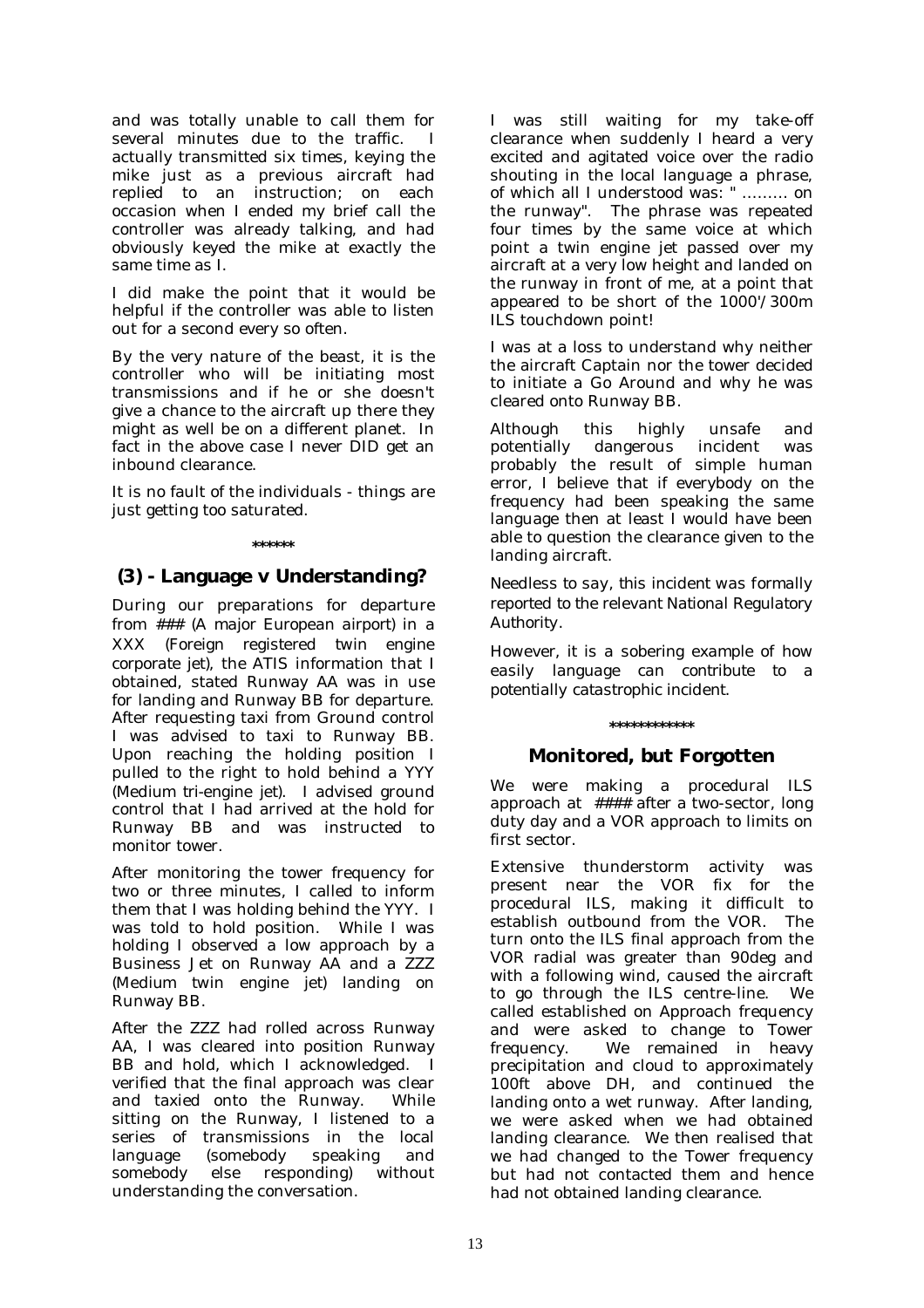The company has recently changed the SOPs for our fleet to a monitored approach system. This requires the landing pilot to take control at various<br>different stages of the approach. different stages of the dependent on when he is visual and when he wishes to assume control for the landing. When the landing pilot takes control, the non-landing pilot takes back control of the radio. As a result sometimes the landing pilot obtains landing clearance and other times the non-landing pilot. I appreciate that one of us should have picked up the error, but given the above circumstances, our concentration was predominantly on ensuring that the aircraft was following the ILS and preparing for a possible Go-around.

I have no strong feelings one way or the other on the monitored approach system, but following the above incident I have spoken to several colleagues who have said the above could well have happened to them, had they not received a prompt from the tower.

This appears to be a weakness in the monitored approach system that could easily be addressed and put right.

When we went up to the tower to apologise for our oversight, we were told that another of our company a/c had done the same the previous month. The controller agreed to forgive me on this occasion as long as I made the company aware of the situation. Needless to say I filed a report saying much the same as I have here.

On our previous arrival to this airport, we had been given landing clearance on Approach frequency and were instructed to change directly to Ground frequency after landing (i.e. no use of the Tower frequency).

# **\*\*\*\*\*\*\*\*\*\*\*\* Defect Reporting**

The reporting of defects in the Tech Log is basic to the proper engineering management of any aeroplane. However, if 'transient' defects continually occur, but then 'go away' without rectification, is everyone, pilots included, so conditioned that defects of this type in combination can become an unnoticed hazard. CHIRP has addressed this same issue before.

As one example, by chance we operated the same aircraft *(large twin engine jet)* over a period of four days during which we flew six of the sectors flown. We were plagued with repeated 'false' system malfunction messages, one of which was a 'Turbine Overheat'. Then one of the Digital Flight Guidance computers appeared to fail, refusing to speak to anyone or anything for some 30 minutes. During the period of failure, no 'false' warnings appeared in the system.

The faults were reported to Maintenance and I suggested the computer as the probable cause. During the discussion with Maintenance, I was surprised to learn that they had no prior knowledge of the faults, which MUST have been experienced by the other crews in the interim. There was no record of the problem in the computer memory and no entries in the aircraft Tech Log. Maintenance requested that the problem be entered in the Tech Log and arranged for a computer change on return to main base.

Unfortunately, there is nothing particularly unusual in this sort of thing as so many people have come to accept it as normal, but sooner or later ……..!

Perhaps the modern term to describe it all is that a 'culture' born out of operational necessity and the wish to 'get on with it' has emerged in some places, with the potential risks being ignored.

### **\*\*\*\*\*\*\*\*\*\*\*\***

# **Health & Safety?**

I am employed as a cabin crew member with *(a UK operator*)

Recently I was called to a meeting with management. After some discussion it was clear the company had decided to take action to dismiss me on the basis of my sickness record, which had amounted to less than one day per month of the period of my employment with the company.

The company's operation demands that cabin crew work long hours with little rest: a typical day can be up to four sectors in an 11.5 hour day, with a late finish. Because we are operating with a legal minimum cabin crew with turnarounds routinely scheduled at 25-30 minutes, it is simply impossible to take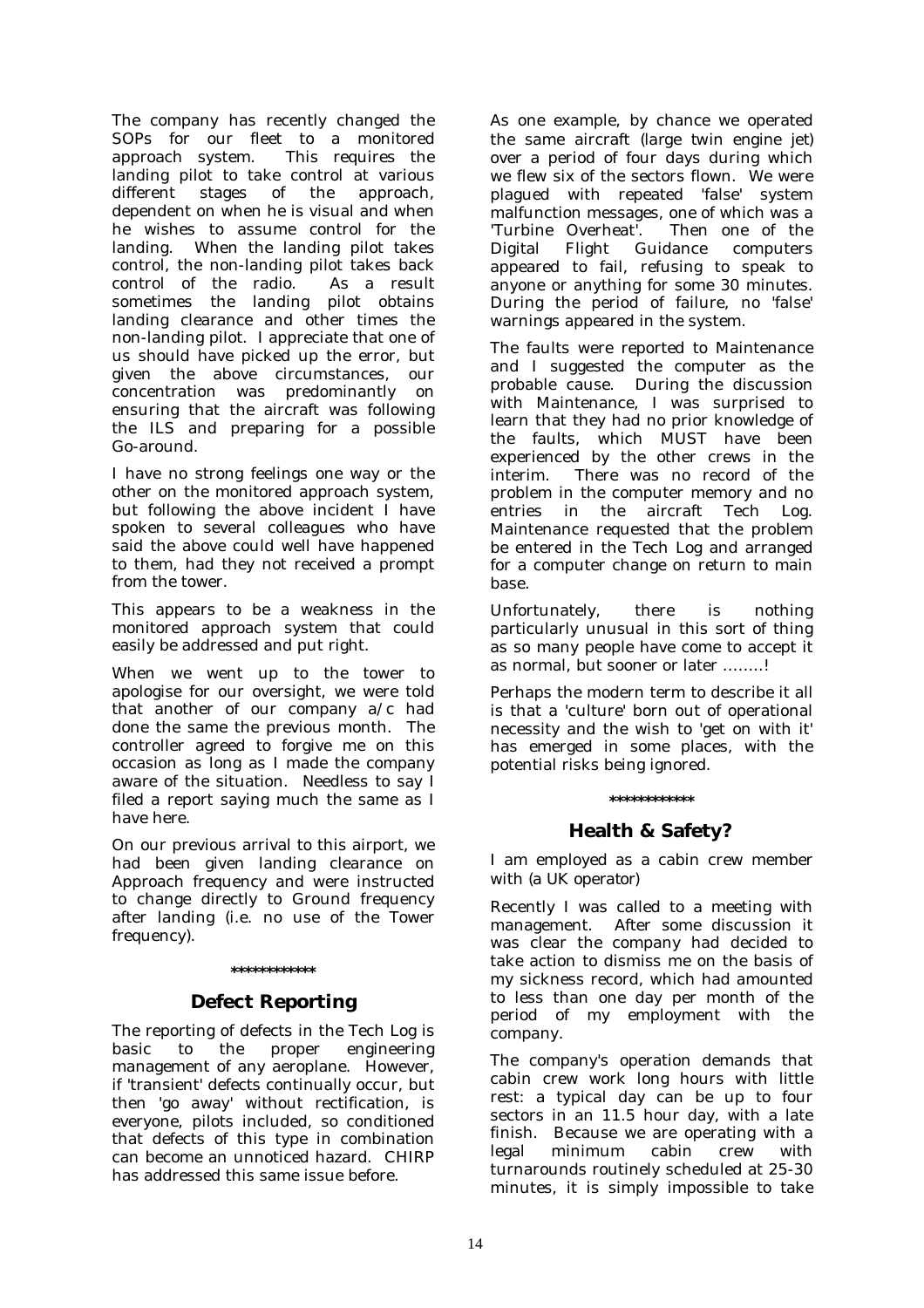rest between sectors. The operation includes consecutive night stops, and none of our hotels can provide food on a late finish. The crew catering is not managed with any regard for Health and Safety Regulations and is often inedible.

With all these factors against us it is very hard to avoid becoming run-down. Therefore sickness across the cabin crew as a whole is high, in comparison to other airlines. (I have been employed with another UK airline without health ever being a problem.)

Other cabin crew members have been dismissed on the same grounds. As a result of this action by the company, cabin crew, who have had time off sick in recent months, (like myself, for perfectly genuine reasons) are very concerned that they will be fired next.

The situation now is that most cabin crew are afraid to call in sick, and will fly when medically unfit, simply out of fear for their jobs. This clearly threatens flight safety. Due to management pressure I have often had to fly with crew members suffering from flu, vomiting, heavy colds and severe toothache. In the event of a major emergency we would effectively have one able person to assist close to 100 passengers. On the one hand the company Operations Manual clearly states we should not operate as cabin crew when unwell, yet the actions of the company make this situation impossible to avoid.

The company makes no provision for health-care. Medical fees when away from base are not reimbursed by the company. We are expected to rely on the EC form E111 for medical cover. This often requires the individual to pay and subsequently seek reimbursement of costs, making a consultation with a doctor unaffordable to many cabin crew. A company doctor exists, but medical assessments have been deemed inappropriate 'due to cost'.

I have called in sick, and been called back within one hour and asked to operate a flight. I am often called on days off and told a flight will not go if I do not work.

The company is an airline that is trying to operate on bare minimum's. All the above illustrates this. My personal situation is not the issue - but it does add pressure to my colleagues to operate in contravention of the Air Navigation Order and to jeopardise flight safety. I am not happy that they should face this dilemma - be professional or lose your job.

### **\*\*\*\*\*\*\*\*\*\*\*\***

# **A Question of Confidence**

Cruising at FL410 in *a ### (foreign registered twin engine corporate jet)* when a loud "thump" was heard from rear of cabin. Cabin altitude immediately started to climb at greater than 2000 fpm. Emergency descent commenced to FL170 and passenger oxygen system deployed normally. Aircraft landed at planned destination without further incident, but having used 20% more fuel during the last hour at lower level.

This was the second similar system failure on this aircraft this year, so we are familiar with the drills but not confident in the aircraft design.

Urgent AD *(Airworthiness Directive)* or SB (*Service Bulletin)* action should be instigated to check this type at least for the length and positioning of the pressurisation duct sleeves.

*The Design and Regulatory responsibilities for this aircraft type are held by foreign agencies. The reporter's concern has been represented directly to the manufacturer and is being monitored by CAA (SRG) on behalf of UK operators of the type.* 

### **\*\*\*\*\*\*\*\*\*\*\*\***

# **Why the Error?**

Shortly after take off, as the non-handling pilot, ATC asked me for our passing altitude. I gave it, at which point the First Officer corrected me and pointed out I still had QFE set. Embarrassed, but not dead. But why did I make the error?

My roster schedule had been Friday-Day off/Saturday-Day off/Sunday-Standby/ Monday-very early report for four sectors. Finish 0645hrs for day stop to 1900hrs, then three sectors to finish very late.

At around 1700hrs Saturday, I received a telephone call from Operations. "Sunday is now a Rest day, after a report at 0500hrs and finish 0740hrs"! "Who's doing my night flights on Monday?" I asked. "You are" was the reply. Perfectly legal, but against CAP 371 Page 2, Para 2.3 (a).